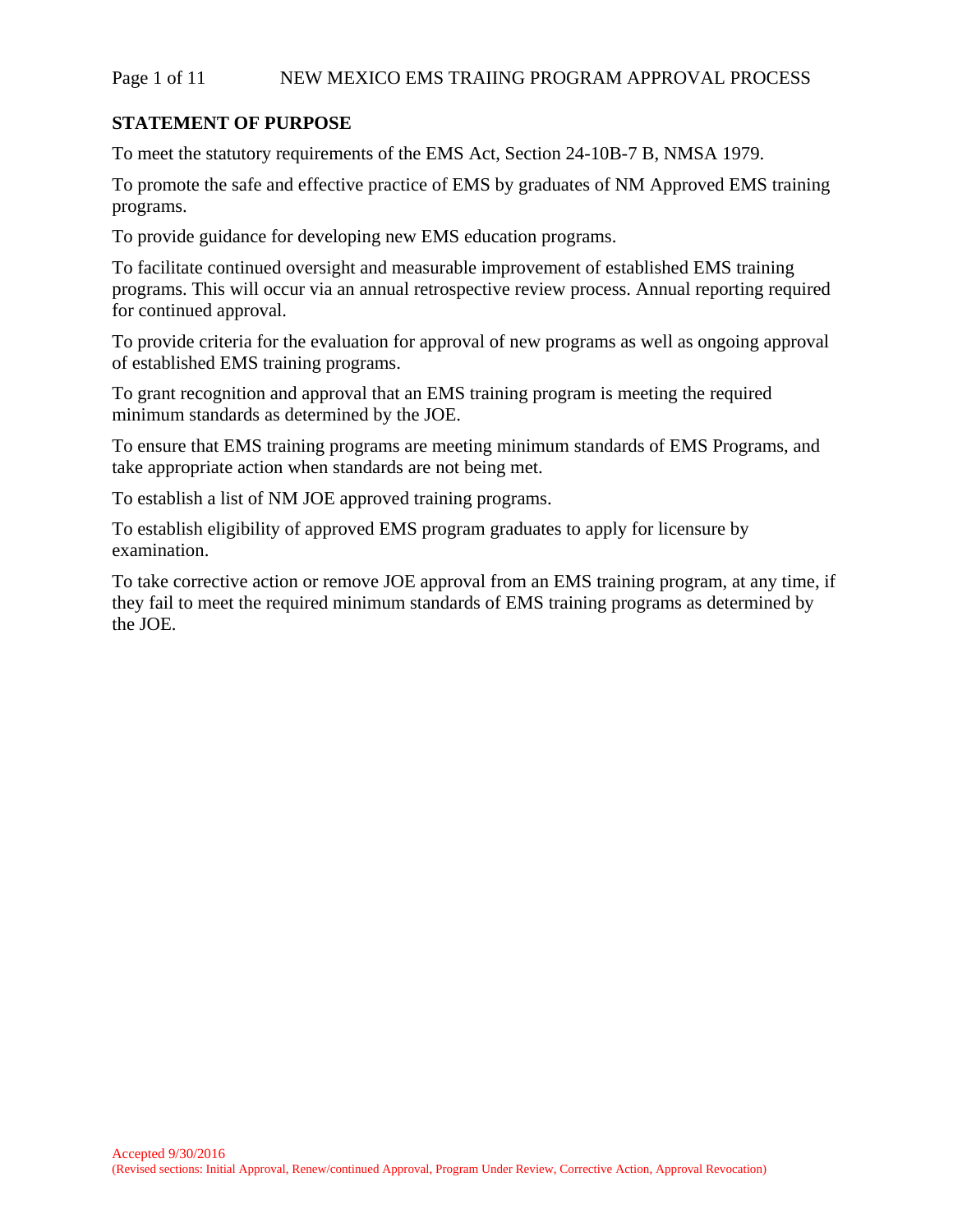## Page 2 of 11 NEW MEXICO EMS TRAIING PROGRAM APPROVAL PROCESS

## **PART ONE: APPROVAL**

**1-1 TYPES OF APPROVAL** 

**Section A.1 New Programs Section A.2 Established Programs Section B Approval** 

**Section C. Conditional Approval** 

## **1-2 TYPES OF JOE VISITS TO EMS PROGRAMS**

**1-3 GENERAL REQUIREMENTS FOR THE JOE** 

# **PART TWO: ESTABLISHMENT OF NEW PROGRAMS OR REOPENING PROGRAMS**

**2-1 REQUIREMENTS** 

## **PART THREE: MINIMUM STANDARDS FOR EMS PROGRAMS**

- **3-1 ADMINISTRATION AND ORGANIZATION**
- **3-2 CURRICULUM**
- **3-3 STUDENTS**
- **3-4 FACULTY**
- **3-5 RESOURCES**
- **3-5 PROGRAM EVALUATION**

## **PART FOUR: PROGRAM CHANGES**

## **PART FIVE: CLOSURE OF APPROVED PROGRAMS**

## **PART SIX: RENEWAL OF PROGRAMS**

## **PART SEVEN: APPEAL PROCESS**

## **PART EIGHT: PERSONNEL CHANGES**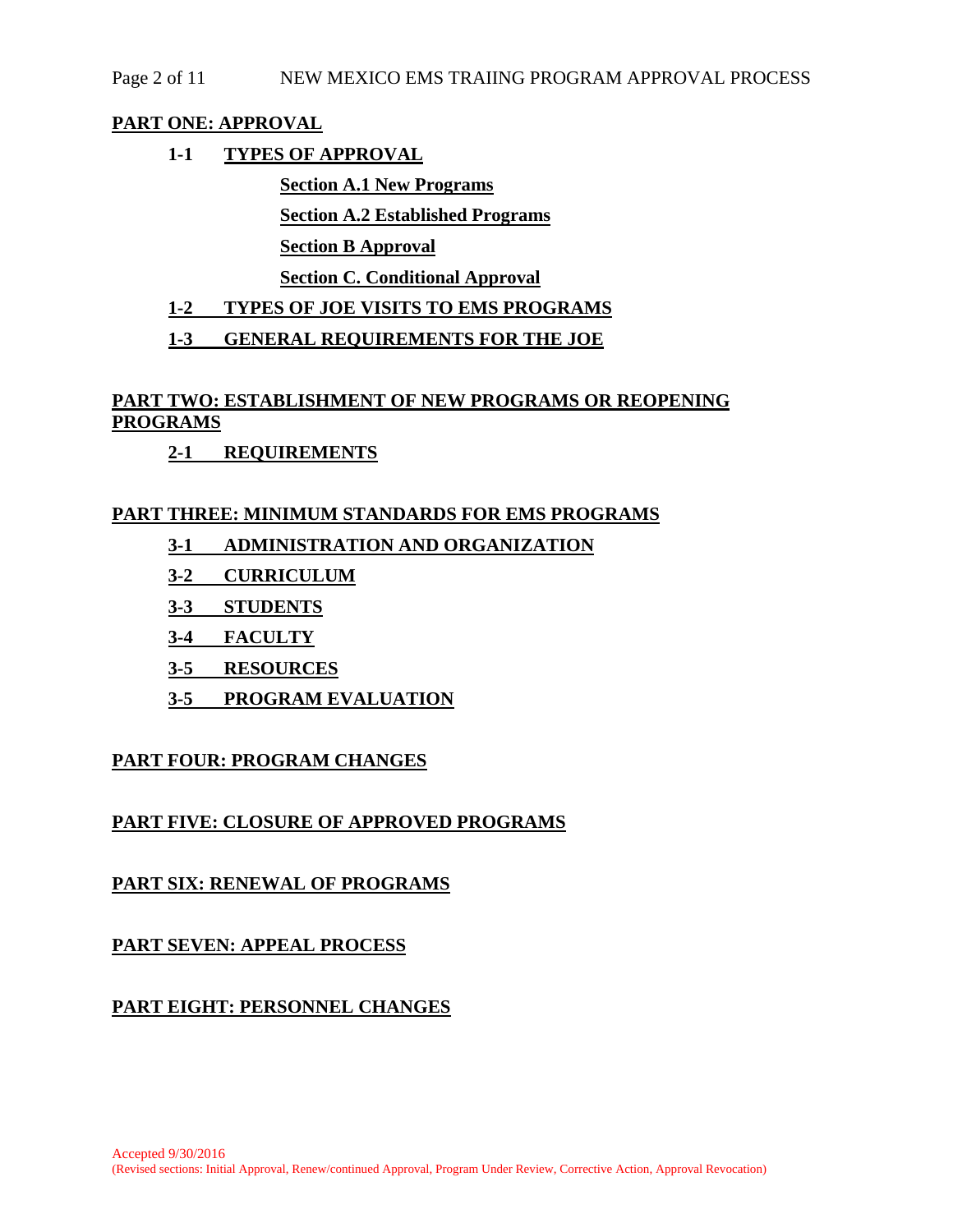#### Page 3 of 11 NEW MEXICO EMS TRAIING PROGRAM APPROVAL PROCESS

### **PART ONE: APPROVAL**

## **1-1 TYPES OF APPROVAL**

To be a New Mexico Approved Training Program, a program must be CoAEMSP accredited, or hold a Letter of Review from CoAEMSP, and JOE Approved.

Section A-1 Initial approval of **New Programs** (no previously admitted students within the past six (6) months under the umbrella of another JOE Approved Program)

- 1. Initial approval shall be granted as outlined in Part Two and Part Three. Initial approval is valid for a maximum two years from the date of approval with one additional year with approval by the JOE. However the program must demonstrate progression towards accreditation.
- 2. Programs must have Committee on Accreditation of Educational Programs for the Emergency Medical Services Professions (CoAEMSP) accreditation recommendation for approval, as demonstrated by a Letter of Review from CoAEMSP or Accreditation from Commission on Accreditation of Allied Health Education Programs (CAAHEP).
- 3. The program shall have initial approval prior to recruiting and enrolling students into the EMS program.
- 4. A self-evaluation report of compliance with the "Minimum Standards for EMS Programs," Part Three, shall be submitted to the JOE and an INITIAL site visit shall be made by representatives of the JOE for consideration of continued approval.
- Section A-2. Initial approval of Established Program (students currently admitted as a satellite of a JOE Approved Program)
	- 1. Initial approval shall be granted as outlined in Part Two and Part Three. Initial approval is valid for a maximum two years from the date approval, with one additional year with approval by the JOE. However the program must demonstrate progression towards accreditation.
	- 2. Programs must have CoAEMSP accreditation recommendation for approval, as demonstrated by a Letter of Review from CoAEMSP or Accreditation from CAAHEP.
	- 3. The program may begin recruitment of students during the approval process with the consent of the parent program. Students must be informed of the program's approval status. Students will be considered enrolled in the program only after initial approval.
	- 4. A self-evaluation report of compliance with the "Minimum Standards for EMS Programs," Part Three, shall be submitted to the JOE and an EVALUATION site visit shall be made by representatives of the JOE for consideration of continued approval.

### Section B. JOE Approval of CAAHEP Accredited programs

1. Programs which have received accreditation from CAAHEP shall file evidence of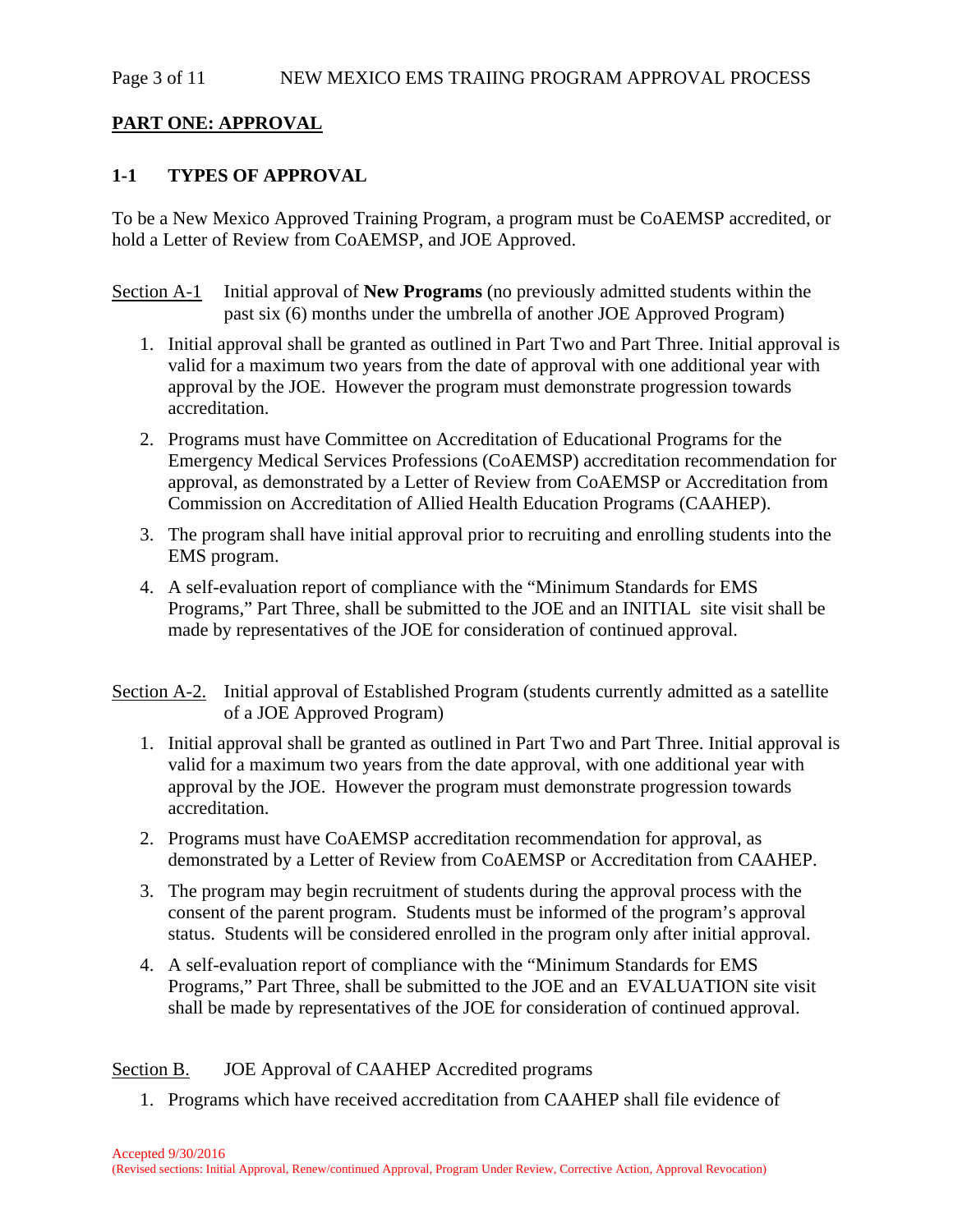accreditation to the Chair of the JOE, and thereafter shall file notice of any change in program accreditation status and report from CAAHEP with ten (10) working days of notification. The JOE shall grant approval based upon evidence of such accreditation.

- 2. Programs holding approval based upon national accreditation are also responsible for complying with Part Three, "Minimum Standards for EMS Programs."
- 3. Out of state CAAHEP accredited programs seeking JOE approval would need to proceed as a **New Program** under this process.

#### Section C. Conditional Approval

- 1. Any EMS education program may be placed in a conditional approval status when there is evidence of substantial non-compliance with the "Minimum Standards for EMS Program" as specified in Part Three of these policies.
- 2. The following situations are cause for review and a site visit by the JOE:
	- a. Complaints relating to violations of the "Minimum Standards for EMS Programs" in Part Three.
	- b. Denial, withdrawal or change of program accreditation agency or general academic accreditation agency. Or major changes in the sponsoring agency or withdrawal support to the program.
	- c. Failure to obtain JOE approval of changes that require approval of the JOE under Part Four, "Program Changes."
	- d. Providing false or misleading information to students or the public concerning the EMS program.
	- e. Continuous disruptions in retaining a qualified director or faculty, resulting in disorganization and breakdown of supervision and teaching of students.
	- f. Non-compliance with the program's stated philosophy, objectives, policies, and curriculum resulting in unsatisfactory faculty/student achievement.
	- g. Less than an aggregate passing rate of 70% of program graduates, of those who attempt the exam, of the state or national written and practical licensing examination, for two (2) consecutive years. Aggregate is defined as within three (3) attempts. Programs that fall below the aggregate passing rate will be reviewed on a case by case basis.
	- h. Failure to provide clinical experiences necessary to meet the objectives of the EMS program.
- 3. When a program is placed on conditional approval:
	- a. The JOE Chair will send to a letter to the program, with a copy to appropriate higher-level administrator (Provost, Dean, President, or CEO):
		- i. Requesting an action plan to resolve the issues(s) from the program; and
		- ii. Timeline to resolve the issue and progress reports.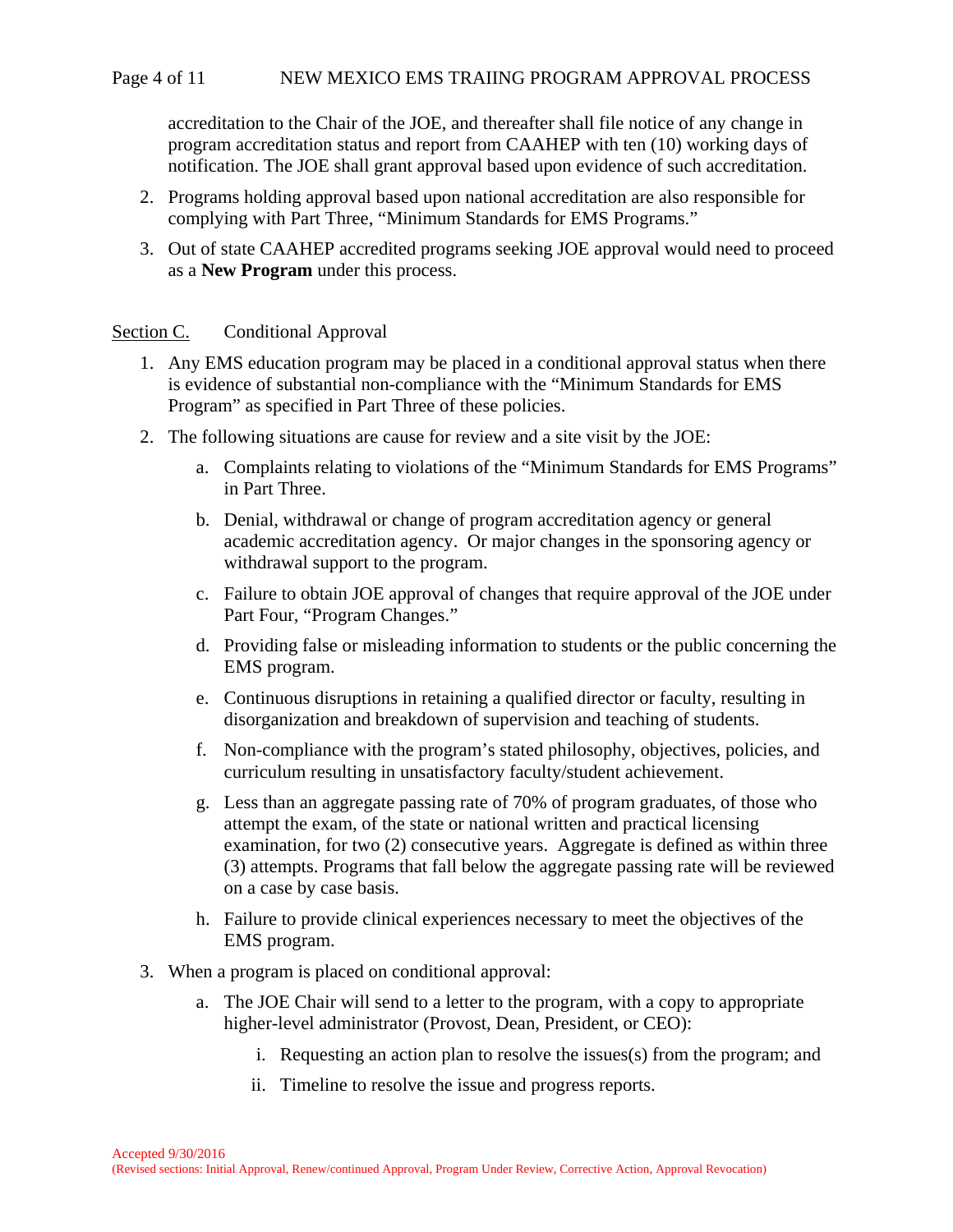### Page 5 of 11 NEW MEXICO EMS TRAIING PROGRAM APPROVAL PROCESS

- b. The program will provide a progress report as requested by the JOE. The JOE can request modification to the action plan and/or additional progress report.
- c. If the program has not resolve the issue(s) by the end of the timeline, the program may request addition time. Extension of the timeline will be granted at the discretion of the JOE.
- 4. Conditional approval is not renewable. Failure to correct deficiencies within the designated time period (including extension) will result in withdrawal of approval and involuntary closure of the program by the JOE.
- 5. The JOE may deny approval of an EMS education program that does not meet the "Minimum Standards for EMS Program." Part Three.
- 6. Actions against training programs will take place during regular or special meetings. The individual institution will be required to refrain from voting on this issue. Any JOE Officer whose program is under review will relinquish their position while this matter is under discussion.

# **1-2 TYPES OF JOE VISITS TO EMS PROGRAMS**

- Section A. **INITIAL SITE VISIT**-- Visits made to an EMS training program by representatives of the JOE for the sole purpose of granting initial JOE approval. The site visit is at the expense of the program.
- Section B. **EVALUATION VISIT**-- visits made to an EMS training program by JOE representative(s), at the request of the JOE, for the purpose of evaluating a program's progress and approval status. The evaluation visit is at the expense of the program.
- Section C. **CONSULTATION VISIT**-- visits made to an EMS training program by the JOE representative(s), at the request of an EMS training program. Requests to the JOE for consultation must be made, in writing, to the Chair of the JOE. The consultation visit is at the expense of the program.
- Section D. **SURVEY VISIT**—is encouraged at the discretion of the JOE during any CoAEMSP visit.

## **1-3 GENERAL REQUIREMENTS**

- Section A. Representatives of the parent institution and EMS program shall be notified, in writing, regarding the approval status of the program.
- Section B. A report of any visit, made by representative(s) of the JOE, shall be provided to the program's officials of the institution.
- Section C. An annual report shall be submitted to the JOE by the EMS education program.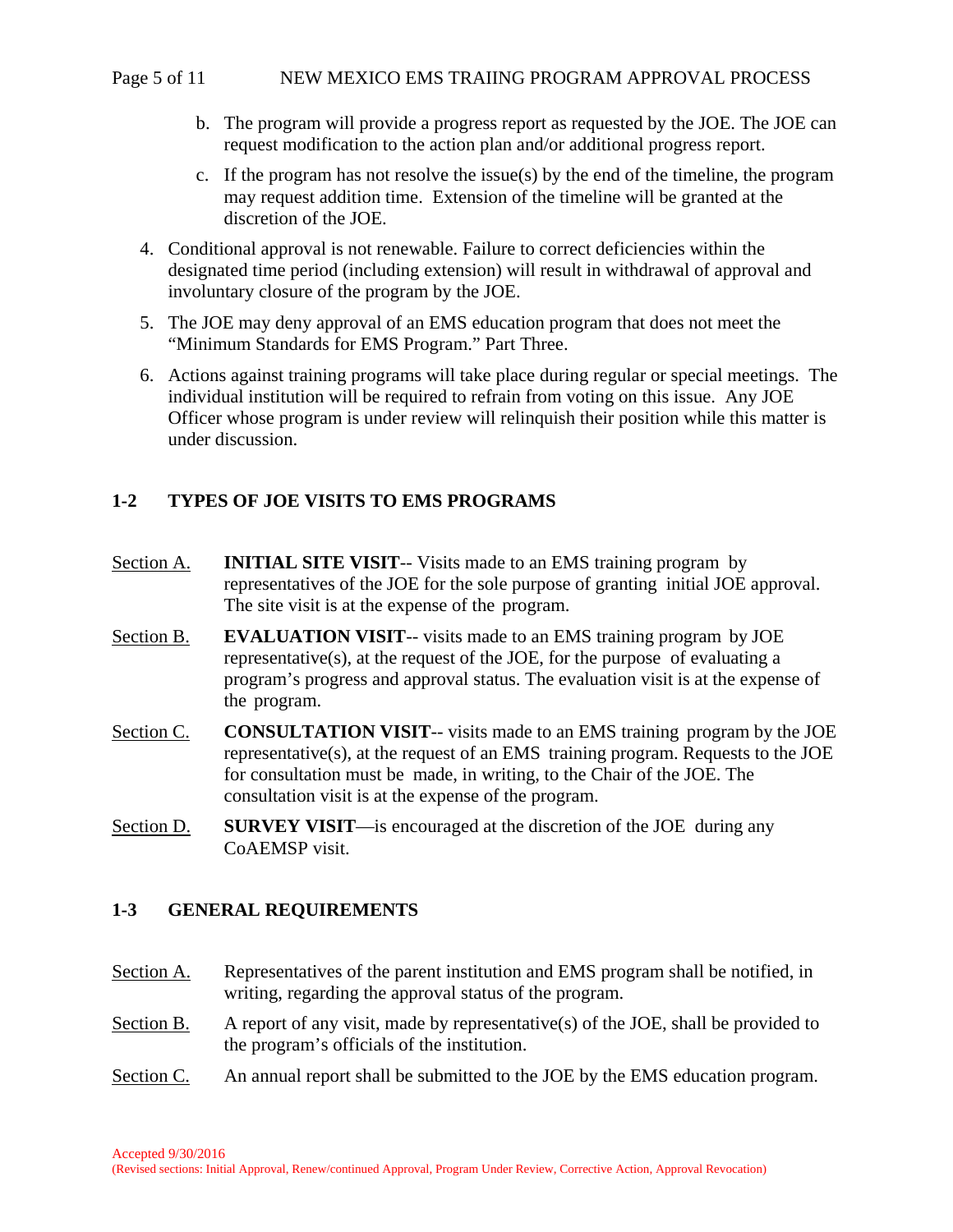### Page 6 of 11 NEW MEXICO EMS TRAIING PROGRAM APPROVAL PROCESS

# **PART TWO: ESTABLISHMENT OF NEW PROGRAMS OR REOPENING PROGRAMS**

# **2-1 REQUIREMENTS**

All programs not previously approved by the JOE and programs that are reopening are required to be approved by the JOE under the procedures prescribed in this section. Applications, proposals, and initial approvals shall be considered during a regular or special JOE meetings.

- Section A. Any institution considering the establishment of an EMS training program shall submit, in writing, a statement of intent at least six (6) months in advance of the proposed opening date to the Chair of the JOE. The application shall be prepared by an EMS educator as specified in the "Minimum Standards for EMS Programs," Part Three.
	- 1. The application shall contain the following:
		- a. Rationale for establishing the program and details of the type of program planned, length of the program, and probable opening date.
		- b. Philosophy and objectives of the parent institution or agency.
		- c. Evidence of CAAHEP accreditation or CoAEMSP Letter of Review.
		- d. A completed feasibility study to include:
			- i. documentation of the need/demand for a new EMS program,
			- ii. analysis of EMS needs in the region,
			- iii. impact on other EMS education programs.
			- iv. proof of sufficient clinical site resources available in training area.
		- e. Documentation of the geographic region to support the program in relation to:
			- i. availability of the proposed number of faculty, clinical coordinator, program director and Medical director.
			- ii. source and number of potential students.
			- iii. proposed clinical facilities detailing accessibility and documenting the plan for clinical facility use to provide educationally sound experiences (as appropriate). The effect on other schools utilizing the facility must also be documented.
		- f. Documentation of the post-secondary institution to support the program in relation to:
			- i. plans for providing adequate support services including library audio/visual resources, classroom, laboratory, offices, secretaries, and counseling.
			- ii. evidence of financial resources for planning, implementing and continuing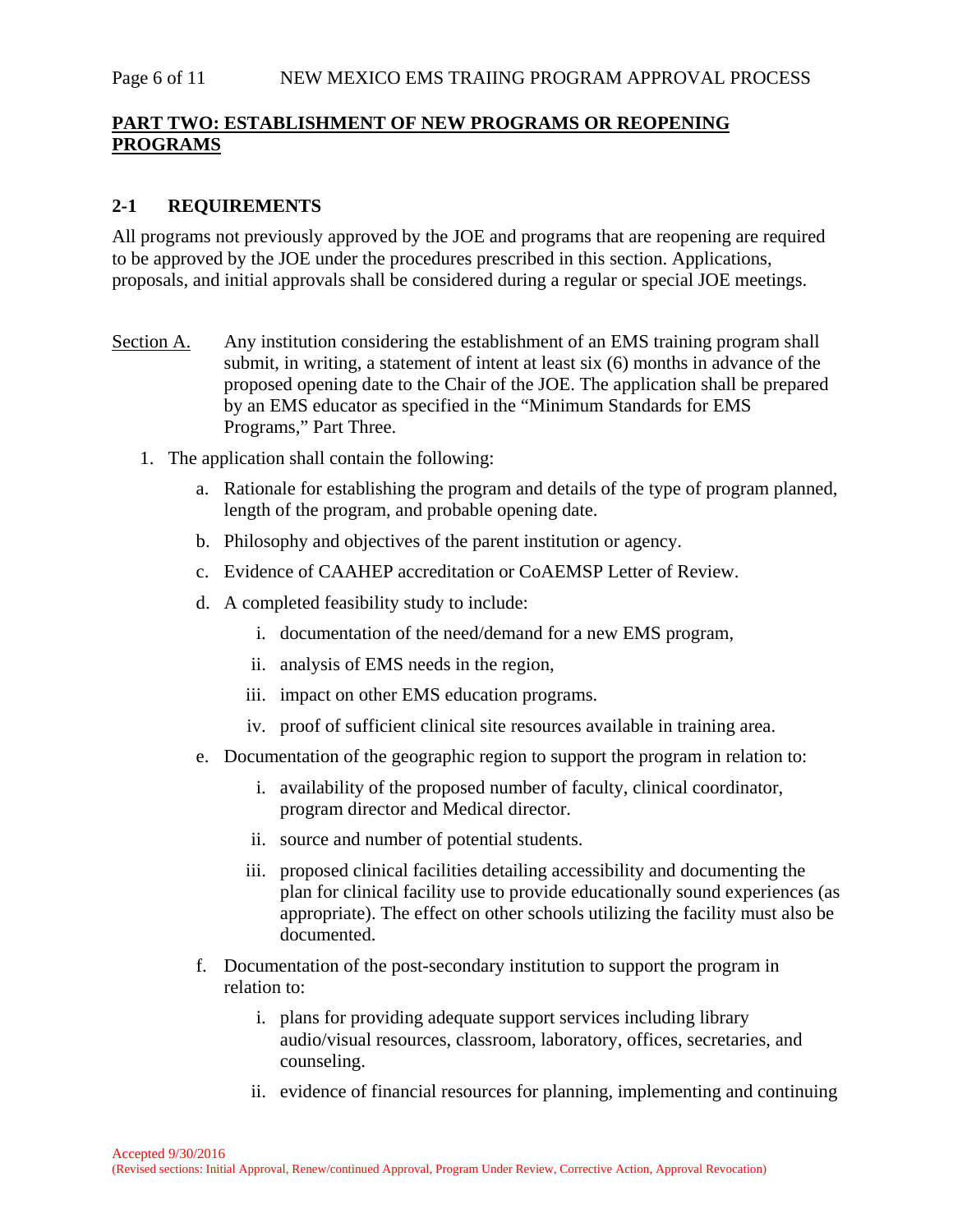### Page 7 of 11 NEW MEXICO EMS TRAIING PROGRAM APPROVAL PROCESS

the program.

iii. tentative timetable for planning and implementing the entire program.

### Section B.

- 1. A survey of the institutional or clinical facilities may be done at the discretion of the JOE to verify information on the application and proposal.
- 2. Following approval of the proposal, arrangements will be made for the initial approval visit to include a review of the proposed educational program and clinical facilities, by representatives of the JOE and to the institution.
- 3. The JOE shall advise the institution in writing, regarding the approval/disapproval of the application, proposal, initial approval status, and may include specific recommendations and requests for additional information and reports.
- 4. The JOE may deny approval to a program that does not meet the "Minimum Standards for EMS Programs," Part Three.

# **PART THREE: MINIMUM STANDARDS FOR EMS PROGRAMS**

## **3-1 ADMINISTRATION AND ORGANIZATION**

- Section A. The EMS education program shall be an integral part of a post-secondary accredited institution
- Section B. The EMS Program shall have status comparable with other academic units, as appropriate.
- Section C. The administration of the parent institution or sponsoring agency shall provide adequate financial support for the EMS program.
- Section D. The parent institution shall designate that the EMS program meet all CAAHEP/CoAEMSP policies, procedures, standards, and guidelines.
- Section E. Faculty, administration and students shall have the opportunity to participate in the governance of the EMS program and the parent institution.

### **3-2 CURRICULUM**

- Section A. The mission of the Program shall be consistent with that of the parent institution or sponsoring agency.
- Section B. The curriculum shall be developed, implemented, controlled and evaluated by the faculty within the framework of the mission, goals and outcomes of the EMS program. The curriculum will meet or exceed the minimum curriculum set approved by the JOE and the National EMS Educational Standards.
- Section C. The curriculum shall extend over a period of time sufficient to provide essential,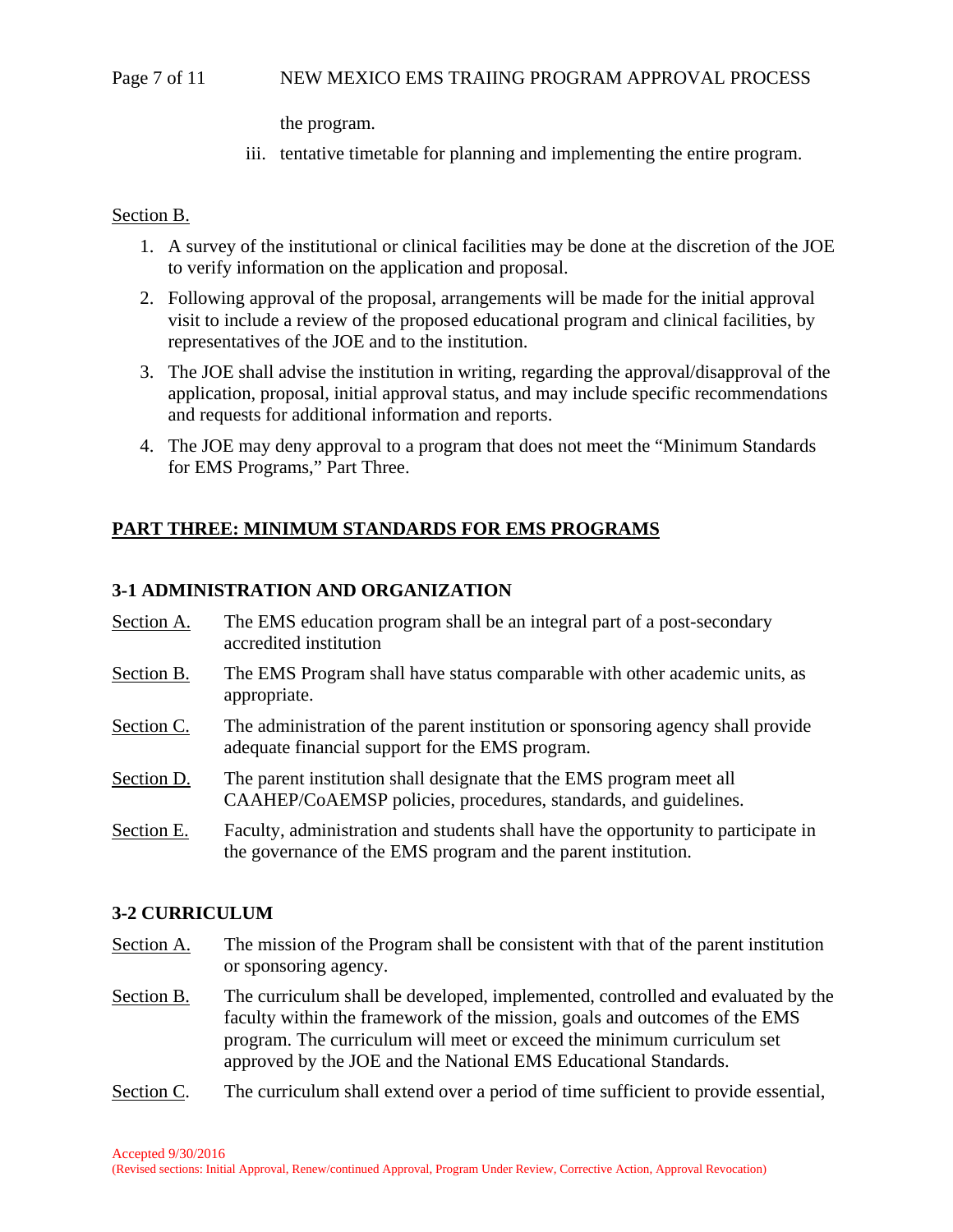### Page 8 of 11 NEW MEXICO EMS TRAIING PROGRAM APPROVAL PROCESS

sequenced learning experiences which enable a student to develop EMS competence and show evidence of an organized pattern of instruction consistent with principles of learning and educational practice.

- Section D. Clinical and field experience shall provide opportunities for application of theory and for achievement of the stated objectives in a client care setting, and shall include clinical learning experience to develop EMS skills required for safe practice. The ratio of students to clinical faculty shall allow students to meet clinical course objectives and safe and effective care of clients.
- Section E. The curriculum will meet the JOE approved and National EMS Education **Standards**
- Section F. A plan for curriculum and program evaluation shall be in place.

## **3-3 STUDENTS**

Section A. There shall be written policy statements consistent with those of the parent institution made available to the student.

## **3-4 FACULTY**

Section A. Qualifications and Requirements

- 1. Each program will have at minimum:
	- a. A Program Director, whose qualifications and job description meets or exceeds CoAEMSP requirements.
		- i. The Program Director and the Clinical Coordinator at minimum must be full-time when students are in session.
	- b. Medical Director will be a physician currently licensed to practice medicine in New Mexico with experience and current knowledge of emergency care of acutely ill and injured patients, have adequate training or experience in the delivery of out-of-hospital emergency care, including the proper care and transport of patients, medical direction, and quality improvement in out-ofhospital care; be an active member of the local medical community and participate in professional activities related to out-of-hospital care; be knowledgeable about the education of the Emergency Medical Services Professions, including professional, legislative and regulatory issues regarding the education of the Emergency Medical Services Professions.
	- c. A Clinical Coordinator who is responsible for organization, administration, continuous review, planning, development, and general effectiveness of clinical/field experiences for students enrolled in the EMS Training Program. The Clinical Coordinator must have the qualification to meet the expectation of the position, but at minimum must be a Licensed Paramedic or Registered Nurse with prehospital experience.
		- i. The Program Director and the Clinical Coordinator at minimum must be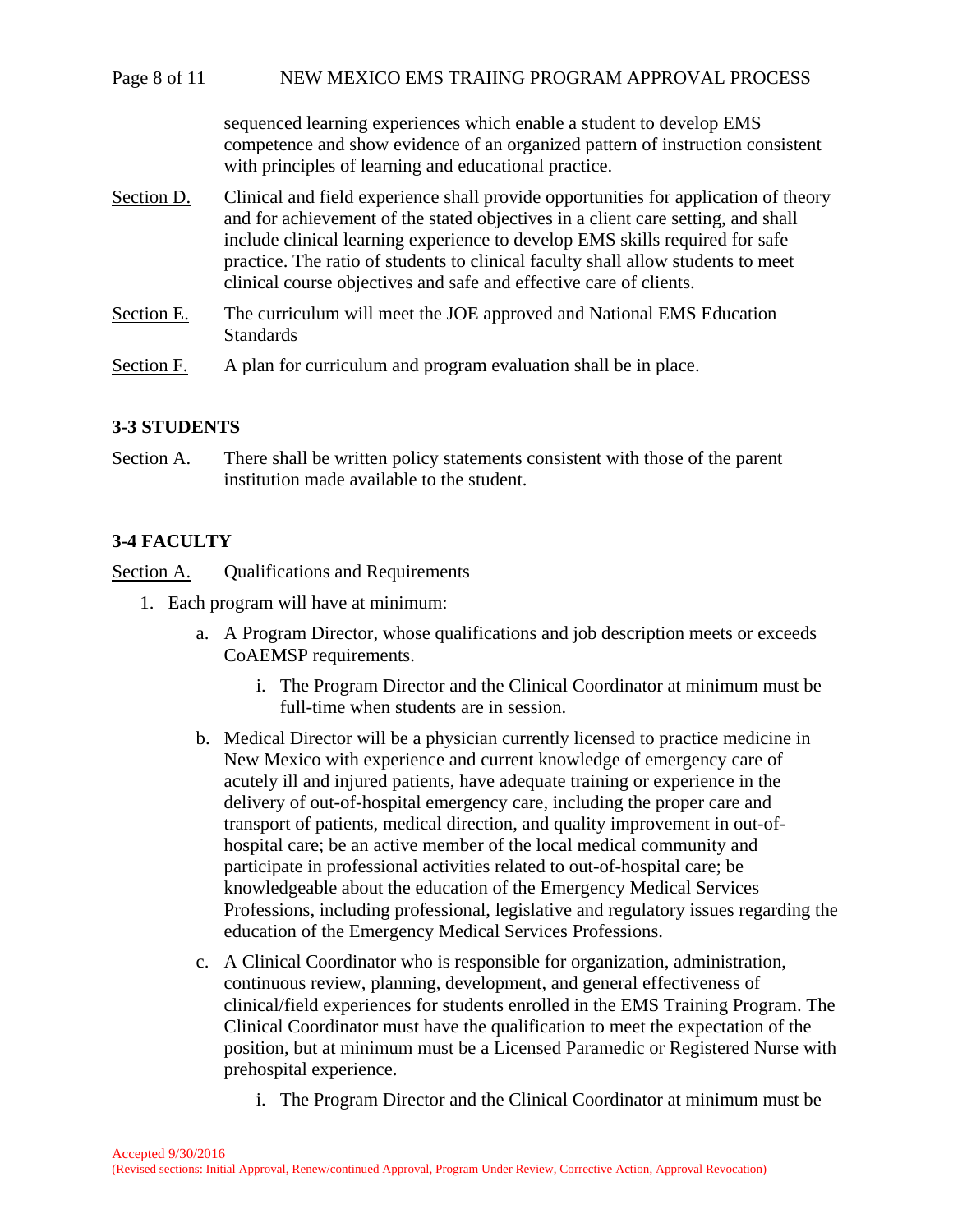#### Page 9 of 11 NEW MEXICO EMS TRAIING PROGRAM APPROVAL PROCESS

full-time when students are in session.

- d. EMS Faculty, whose qualifications and job description meets or exceeds CoAEMSP requirements.
- 2. Faculty shall meet the educational requirements of the parent institution and those requirements defined shall be a least comparable to other faculty members of like status, as appropriate
- Section B**.** Personnel policies for EMS faculty shall be the same as those in effect for other faculty.

## **3-5 RESOURCES**

Section A. The parent institution or sponsoring agency shall provide sufficient resources, services and facilities to operate the EMS program.

## **3-5 PROGRAM EVALUATION**

Section A. The EMS program shall periodically assess its effectiveness in achieving its mission and quality of graduates, and take appropriate action as outlined by the CoAEMSP student internal validation standards.

## **PART FOUR: PROGRAM CHANGES**

### **4-1 PROGRAM CHANGES REQUIRING JOE APPROVAL**

Changes that affect the program's compliance with the "Minimum Standards for EMS Program," Part Three, or changes in level of EMS course offerings, require JOE approval.

## **PART FIVE: CLOSURE OF APPROVED PROGRAMS**

### **5-1 REQUIREMENTS**

Section A. Upon voluntary or involuntary closure of an EMS program, the school shall:

- 1. Notify the JOE, NM EMS Bureau, and CoAEMSP of the closure date of the program;
- 2. make provision for students to complete their EMS education;
- 3. notify the JOE of the location of the permanently stored program records and;
- 4. discontinue admissions.

# **PART SIX: RENEWAL OF PROGRAMS**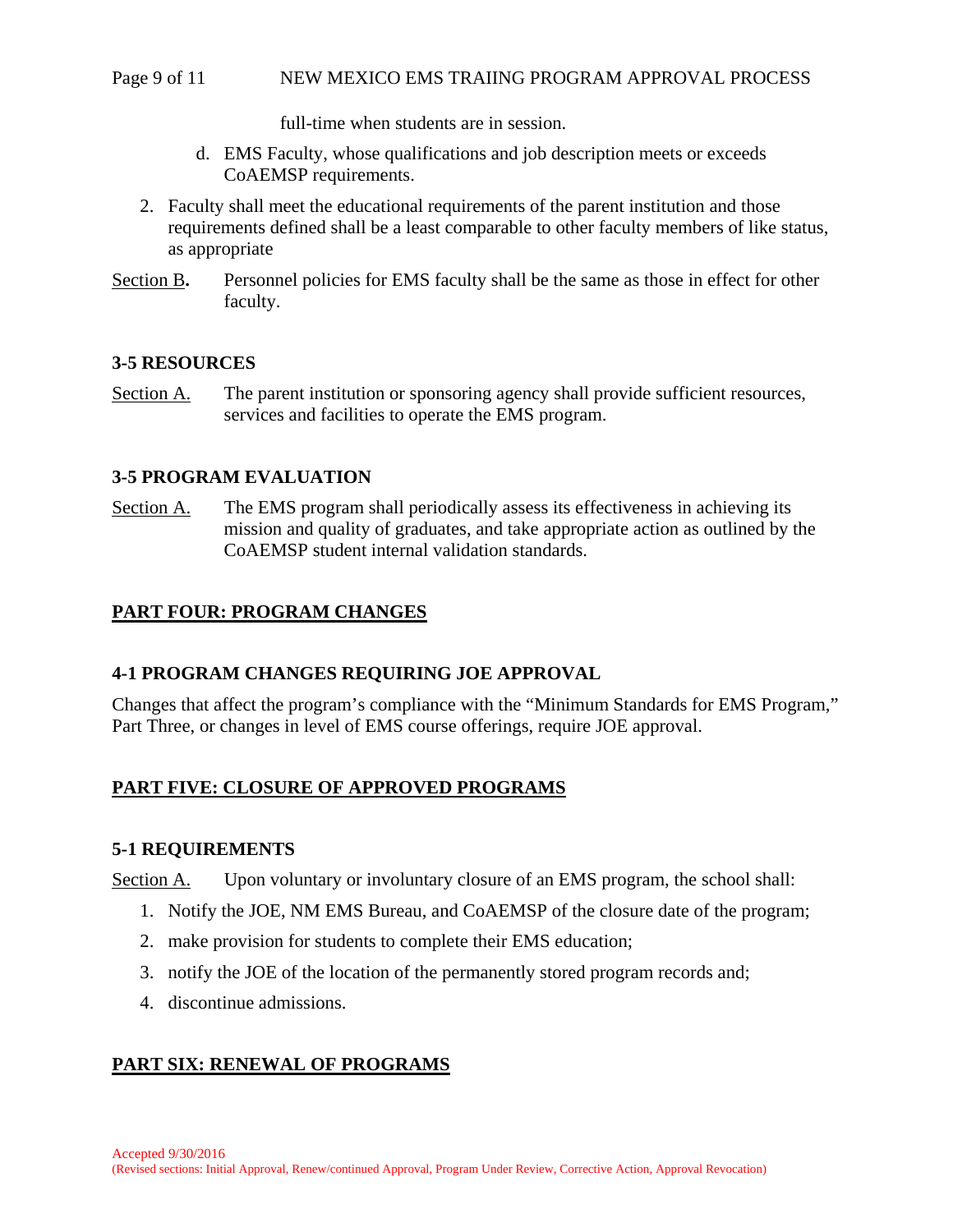### Page 10 of 11 NEW MEXICO EMS TRAIING PROGRAM APPROVAL PROCESS

#### Section A. Renewal

In order to remain in good standing each program will submit to JOE on the first meeting of the new calendar year:

- 1. Number and level of students entering the program and graduating.
- 2. Exam results. (State and/or National Registry)
- 3. Major changes with the program and supporting documentation, if applicable.
- 4. Cohort and Program attrition.
- 5. Distance course /program outcomes
- 6. CAHEEP Annual Report
- 7. Provide EMS Programs Current Accreditation certificate.
- 8. Maintain JOE minimum requirements for an EMS training program.

### Section B. Non Compliance

Should a program not provide a complete report at the JOE annual meeting, the program may fall under conditional approval. The program will be required to complete a progress report/action plan to the JOE at the next scheduled JOE meeting should they fail to comply with the listed renewal requirements.

## **PART SEVEN: APPEAL PROCESS**

Section A. Program may appeal deny or withdrawal of approval. The program must:

- 1. Submit in writing to the JOE Chair the appeal, within 30 days of the action.
- 2. The JOE Chair will convene an Appeal Committee and meet within 30 days of receipt of the letter. This committee will be composed of:
	- a. EMS Bureau Representative (determined by the EMS Bureau Chief)
	- b. Regional Office Representative (not from the region in which the program is located and determined by the JOE Chair)
	- c. EMS Advisory Member (determined by the EMS Advisory Chair)
	- d. SWAC (based upon availability and as determined by the SWAC)
	- e. Medical Director Committee (MDC) (determined by the MDC Chair)
	- f. JOE Representative (determined by the JOE Chair)
	- g. Program directors from 2 JOE approved NM EMS educational institutions (not from the region in which the program is located, and to be determined by the JOE chair).
- 3. A Chair will be elected at the beginning of the meeting to preside over the meeting and